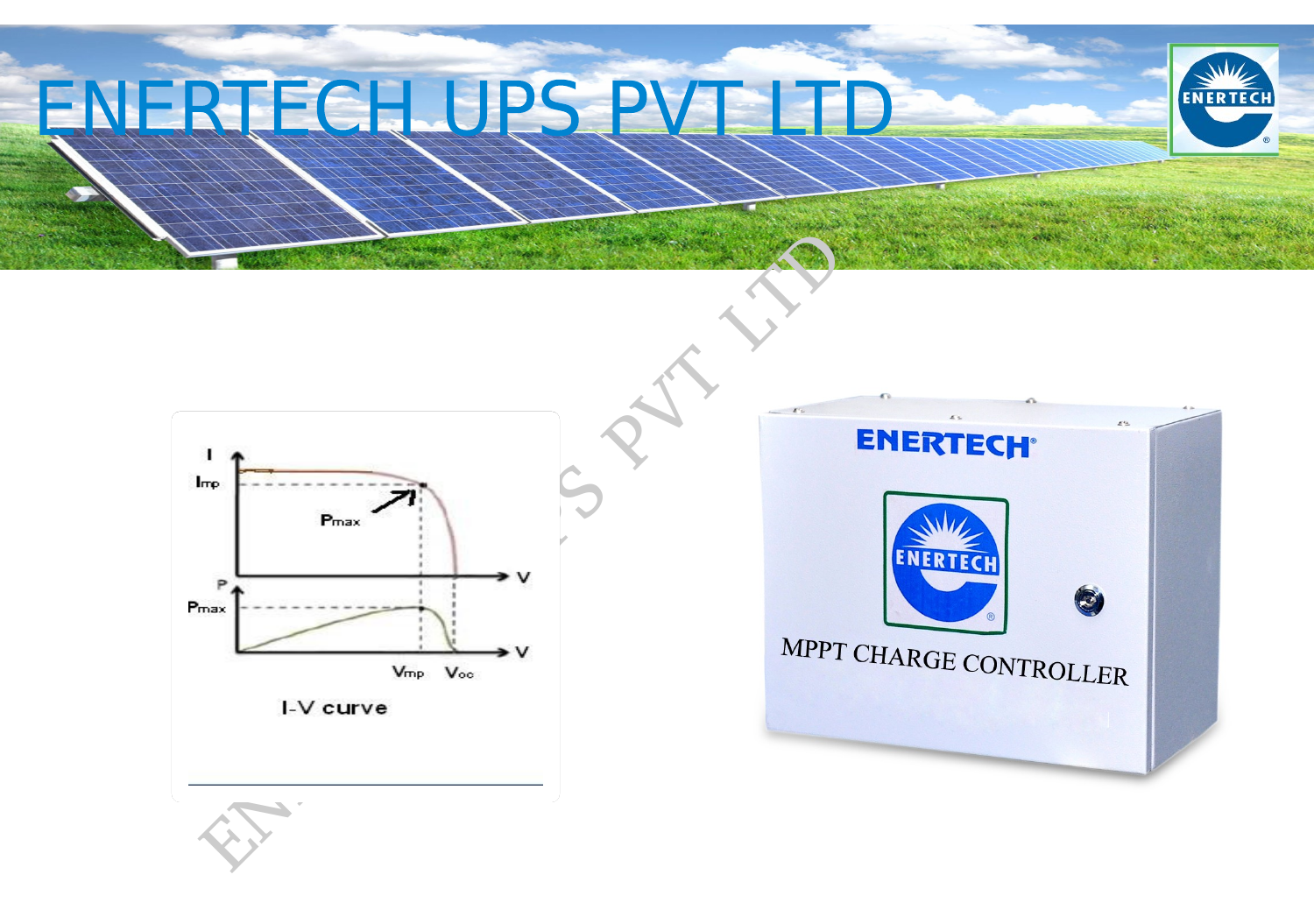## Distinctive Features:

- $\checkmark$  Advance DSP controlled
- $\checkmark$  Buck regulator wide input range
- $\checkmark$  Maximum Power Point Tracking (MPPT)
- $\checkmark$  Reverse polarities protection of PV
- $\checkmark$  Battery overcharge and over discharge protection

Fuck regulator wide input range<br>Maximum Power Point Tracking (MPPT)<br>Reverse polarities protection of PV<br>Battery overcharge and over discharge protection<br> $\begin{pmatrix} 1 & 0 \\ 0 & 1 \end{pmatrix}$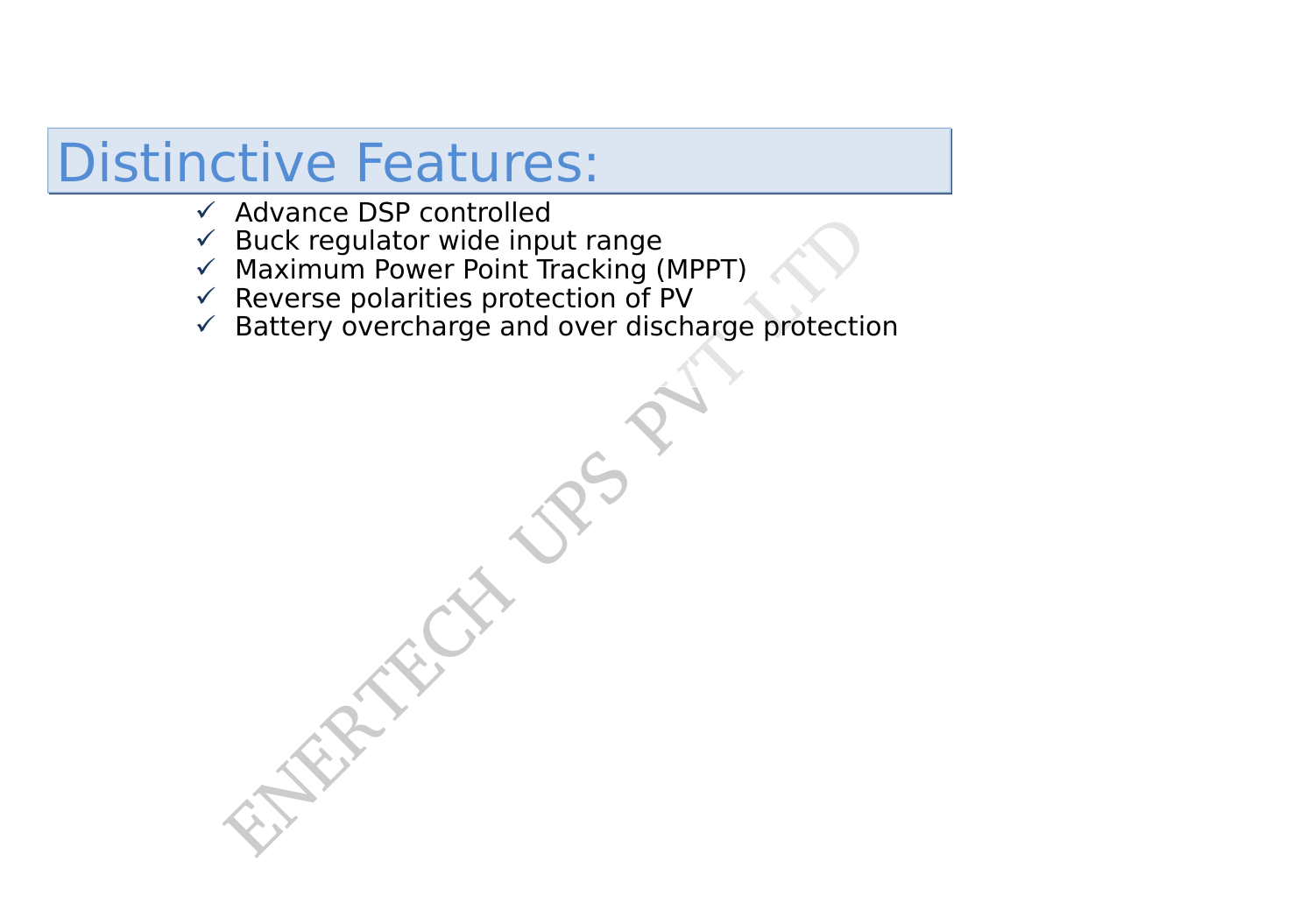| <b>SR No</b> | <b>Parameter</b>                   |                                           | <b>SPECIFICATIONS</b>                                                      |           |           |           |  |
|--------------|------------------------------------|-------------------------------------------|----------------------------------------------------------------------------|-----------|-----------|-----------|--|
|              | <b>1 Charge Controller Type</b>    | <b>MPPT</b>                               |                                                                            |           |           |           |  |
|              | <b>2 Battery Voltage</b>           | 24                                        | 48                                                                         | 96        | 120       | 240       |  |
|              | <b>3 Solar Voltage Upper limit</b> | 50                                        | 96                                                                         | 192       | 240       | 500       |  |
|              | 4 I/P Voltage Cut-off MPPT         | >50                                       | >90                                                                        | >192      | >240      | >500      |  |
|              | <b>5 Voltage range</b>             | 30V-50V                                   | 53V-96V                                                                    | 105V-192V | 135V-240V | 264V-500V |  |
|              | <b>6 O/P Voltage</b>               | <b>28V</b>                                | 55V                                                                        | 110V      | 138V      | 276V      |  |
|              | <b>7 O/P Current</b>               | 40A/60A/80A/100A/150A/200A (customizable) |                                                                            |           |           |           |  |
|              | 8 Efficiency                       | 95%                                       |                                                                            |           |           |           |  |
|              | <b>9 Duty Cycle</b>                | <b>CONTINUOUS</b>                         |                                                                            |           |           |           |  |
|              | <b>10 Operating Temperature</b>    | 0-50 Deg.Celsius                          |                                                                            |           |           |           |  |
|              | <b>11 Storage Temperature</b>      | -10 Deg. Celsius to 55 Deg. Celsius       |                                                                            |           |           |           |  |
|              | 12 Humidity                        | 95% (Non Condensing)                      |                                                                            |           |           |           |  |
|              | <b>13 Enclosure Protection</b>     | <b>IP 20</b>                              |                                                                            |           |           |           |  |
|              | 14 Cooling                         | <b>Forced Air Cooling</b>                 |                                                                            |           |           |           |  |
|              | 15 Color                           | <b>BLUE / GRAY</b>                        |                                                                            |           |           |           |  |
|              | <b>16 Dimensions</b>               | 250mm X 350mm X 450 mm                    |                                                                            |           |           |           |  |
|              | 17 Weight                          | 20-25 Kgs. approx.                        |                                                                            |           |           |           |  |
|              | <b>18 Metering</b>                 |                                           | Solar Voltage, Solar Current Solar Power, Battery Voltage, Battery Current |           |           |           |  |
|              |                                    |                                           |                                                                            |           |           |           |  |

### **SPECIFICATIONS**